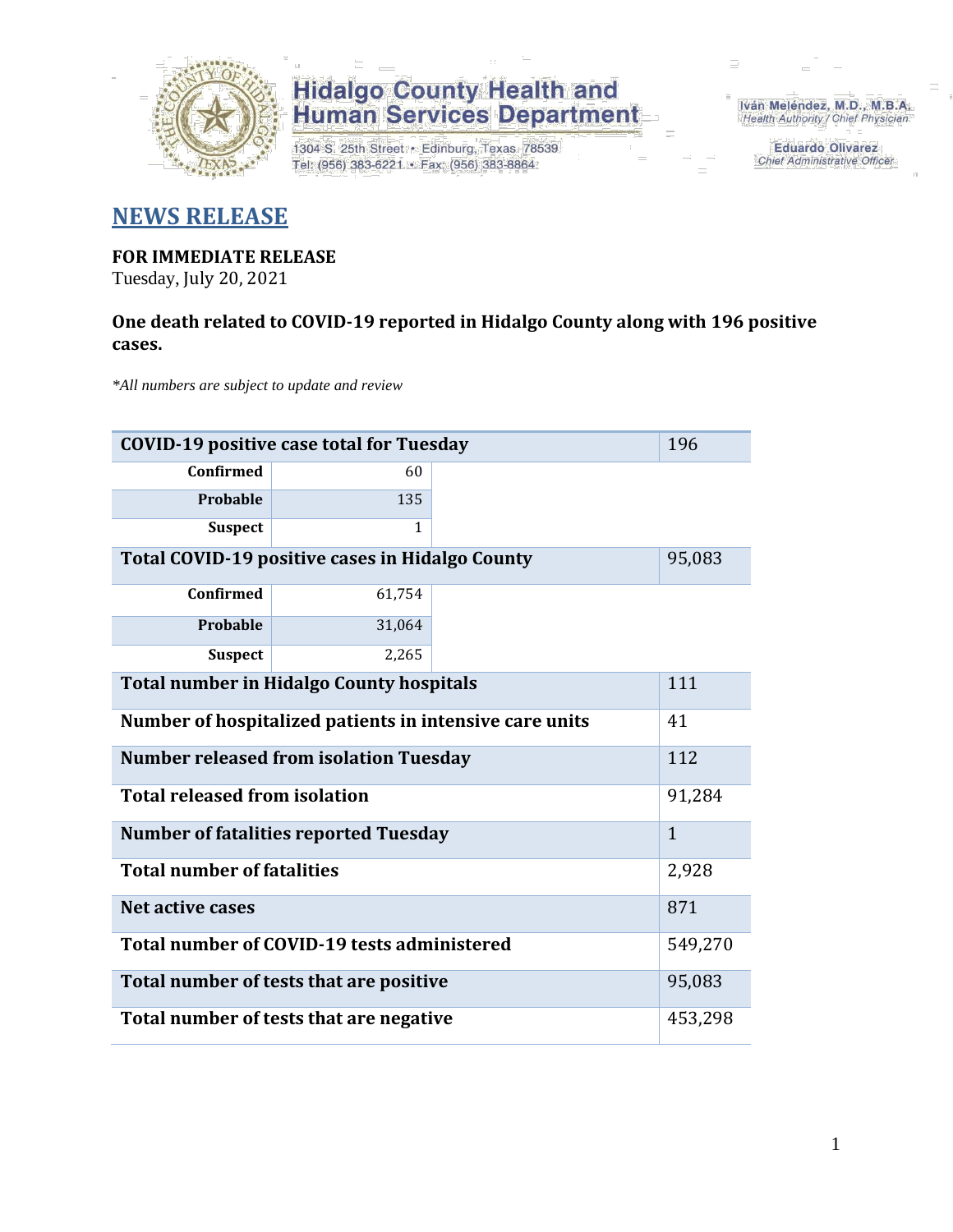

1304 S. 25th Street · Edinburg, Texas 78539 Tel: (956) 383-6221 · Fax: (956) 383-8864

Iván Meléndez, M.D., M.B.A. Health Authority / Chief Physician

> **Eduardo Olivarez Chief Administrative Officer**

*Hidalgo County uses the case status definition provided by the Texas Department of State Health Service's 2020 Epi Case Criteria Guide revised November 2020.*

- *1. Confirmed: A person who has tested positive through a molecular or PCR (oral or nasal swabs) test that looks for the presence of the virus's genetic material.*
- *2. Probable: A person who meets presumptive laboratory evidence through detection of COVID-19 by antigen test in a respiratory specimen.*
- *3. Suspect: A person who meets supported laboratory evidence through detection of specific antibodies in serum, plasma, whole body, and no prior history of being confirmed or probable case.*

*For more information of case status definition for COVID-19, please refer to:*

[https://www.dshs.state.tx.us/IDCU/investigation/epi-case-criteria-guide/2020-Epi-Case-Criteria-](https://www.dshs.state.tx.us/IDCU/investigation/epi-case-criteria-guide/2020-Epi-Case-Criteria-Guide.pdf)[Guide.pdf](https://www.dshs.state.tx.us/IDCU/investigation/epi-case-criteria-guide/2020-Epi-Case-Criteria-Guide.pdf)

#### The death includes:

|  |              | Age Gender | City            |  |  |
|--|--------------|------------|-----------------|--|--|
|  | $1 \mid 70+$ | Male       | <b>Mercedes</b> |  |  |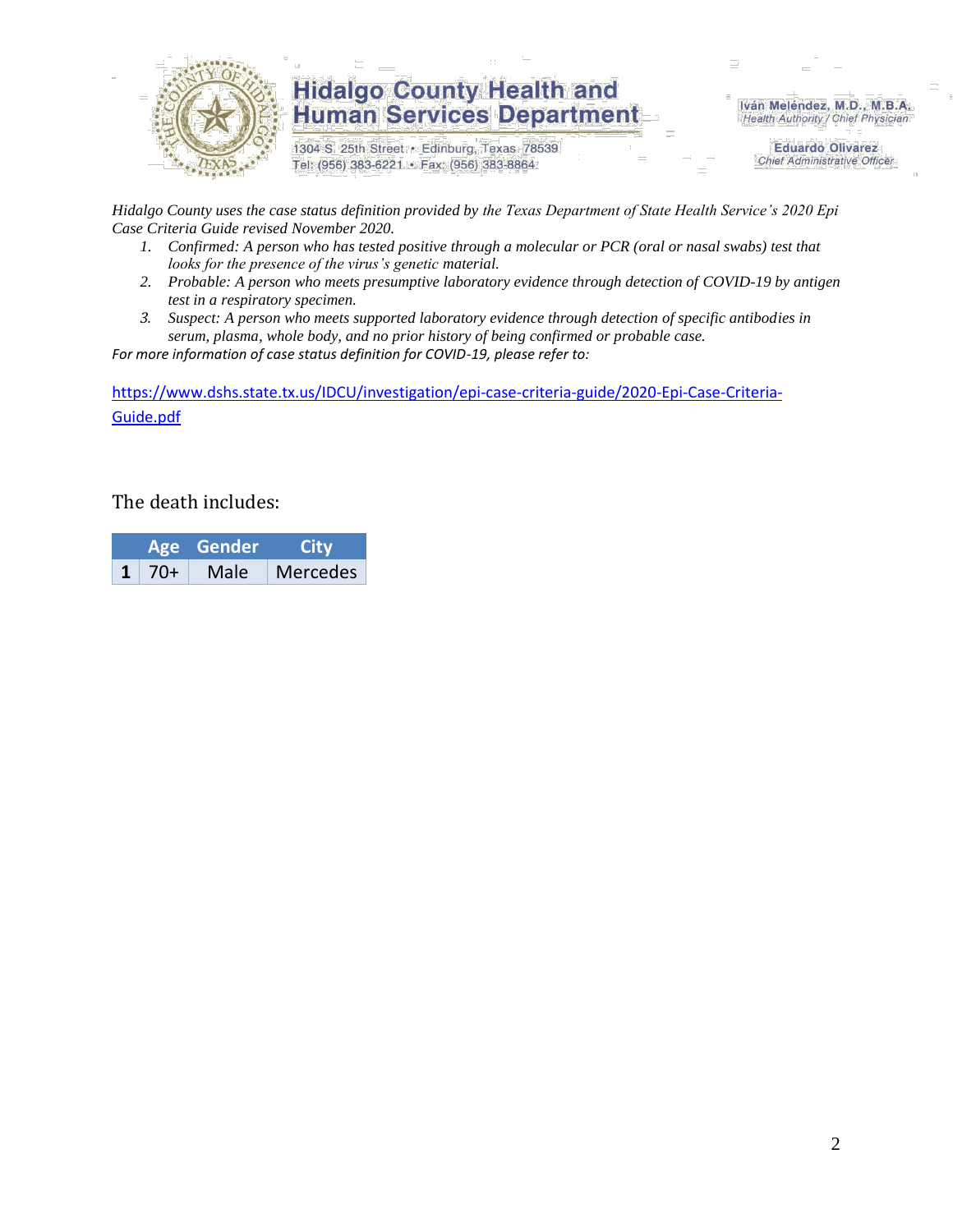

1304 S. 25th Street · Edinburg, Texas 78539 Tel: (956) 383-6221 · Fax: (956) 383-8864

Iván Meléndez, M.D., M.B.A.<br>Health Authority / Chief Physician

**Eduardo Olivarez** Chief Administrative Officer

Tuesday, July 20, 2021 positive cases include:

|                         | <b>Age Range</b> | Gender                                                                                                     | <b>City</b> |     | <b>Age Range</b> | Gender                                                                                                     | <b>City</b> |
|-------------------------|------------------|------------------------------------------------------------------------------------------------------------|-------------|-----|------------------|------------------------------------------------------------------------------------------------------------|-------------|
| $\mathbf{1}$            | $0 - 19$         | M                                                                                                          | Alamo       | 99  | $0 - 19$         | M                                                                                                          | Mission     |
| 2                       | $0 - 19$         | F                                                                                                          | Alamo       | 100 | $0 - 19$         | M                                                                                                          | Mission     |
| 3                       | $0 - 19$         | M                                                                                                          | Alamo       | 101 | $0 - 19$         | M                                                                                                          | Mission     |
| 4                       | $0 - 19$         | M                                                                                                          | Alamo       | 102 | $0 - 19$         | M                                                                                                          | Mission     |
| 5                       | 20s              | F                                                                                                          | Alamo       | 103 | $0 - 19$         | F                                                                                                          | Mission     |
| 6                       | 20s              | F                                                                                                          | Alamo       | 104 | $0 - 19$         | M                                                                                                          | Mission     |
| $\overline{\mathbf{z}}$ | $0 - 19$         | F                                                                                                          | Alton       | 105 | $0 - 19$         | F                                                                                                          | Mission     |
| 8                       | $0 - 19$         | F                                                                                                          | Alton       | 106 | $0 - 19$         | M                                                                                                          | Mission     |
| 9                       | $0 - 19$         | F                                                                                                          | Alton       | 107 | $0 - 19$         | F                                                                                                          | Mission     |
| 10                      | $0 - 19$         | F                                                                                                          | Alton       | 108 | $0 - 19$         | M                                                                                                          | Mission     |
| 11                      | 20s              | F                                                                                                          | Alton       | 109 | $0 - 19$         | F                                                                                                          | Mission     |
| 12                      | 30 <sub>s</sub>  | M                                                                                                          | Alton       | 110 | $0 - 19$         | F                                                                                                          | Mission     |
| 13                      | 30 <sub>s</sub>  | M                                                                                                          | Alton       | 111 | $0 - 19$         | F                                                                                                          | Mission     |
| 14                      | 30 <sub>s</sub>  | F                                                                                                          | Alton       | 112 | $0 - 19$         | M                                                                                                          | Mission     |
| 15                      | 30 <sub>s</sub>  | M                                                                                                          | Alton       | 113 | $0 - 19$         | M                                                                                                          | Mission     |
| 16                      | 40s              | F                                                                                                          | Alton       | 114 | $0 - 19$         | F                                                                                                          | Mission     |
| 17                      | 50s              | F                                                                                                          | Alton       | 115 | $0 - 19$         | F                                                                                                          | Mission     |
| 18                      | $0 - 19$         | M                                                                                                          | Donna       | 116 | $0 - 19$         | M                                                                                                          | Mission     |
| 19                      | $0 - 19$         | M                                                                                                          | Donna       | 117 | 20s              | F                                                                                                          | Mission     |
| 20                      | $0 - 19$         | M                                                                                                          | Donna       | 118 | 20s              | F                                                                                                          | Mission     |
| 21                      | $0 - 19$         | F                                                                                                          | Donna       | 119 | 20s              | $\mathsf{M}% _{T}=\mathsf{M}_{T}\!\left( a,b\right) ,\ \mathsf{M}_{T}=\mathsf{M}_{T}\!\left( a,b\right) ,$ | Mission     |
| 22                      | $0 - 19$         | F                                                                                                          | Donna       | 120 | 20s              | F                                                                                                          | Mission     |
| 23                      | $0 - 19$         | M                                                                                                          | Donna       | 121 | 20s              | M                                                                                                          | Mission     |
| 24                      | 20s              | F                                                                                                          | Donna       | 122 | 30 <sub>s</sub>  | M                                                                                                          | Mission     |
| 25                      | 20s              | F                                                                                                          | Donna       | 123 | 30 <sub>s</sub>  | ${\sf M}$                                                                                                  | Mission     |
| 26                      | 30 <sub>s</sub>  | ${\sf M}$                                                                                                  | Donna       | 124 | 30 <sub>s</sub>  | F                                                                                                          | Mission     |
| 27                      | $0 - 19$         | ${\sf M}$                                                                                                  | Edinburg    | 125 | 30s              | F.                                                                                                         | Mission     |
| 28                      | $0 - 19$         | M                                                                                                          | Edinburg    | 126 | 30 <sub>s</sub>  | F                                                                                                          | Mission     |
| 29                      | $0 - 19$         | M                                                                                                          | Edinburg    | 127 | 30 <sub>s</sub>  | F                                                                                                          | Mission     |
| 30                      | $0 - 19$         | F                                                                                                          | Edinburg    | 128 | 40s              | M                                                                                                          | Mission     |
| 31                      | $0 - 19$         | M                                                                                                          | Edinburg    | 129 | 40s              | F                                                                                                          | Mission     |
| 32                      | $0 - 19$         | F                                                                                                          | Edinburg    | 130 | 40s              | M                                                                                                          | Mission     |
| 33                      | $0 - 19$         | $\mathsf{M}% _{T}=\mathsf{M}_{T}\!\left( a,b\right) ,\ \mathsf{M}_{T}=\mathsf{M}_{T}\!\left( a,b\right) ,$ | Edinburg    | 131 | 40s              | ${\sf M}$                                                                                                  | Mission     |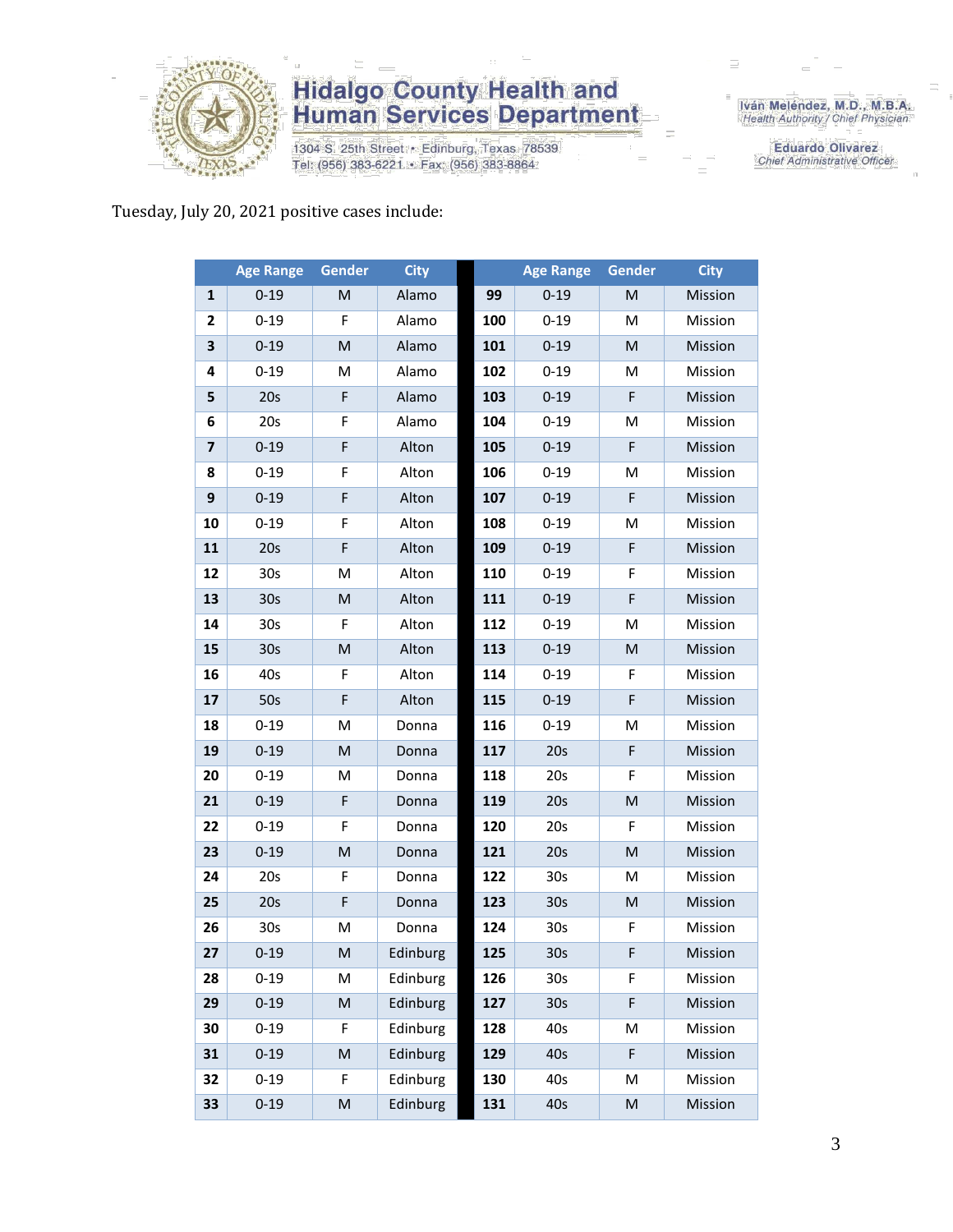

1304 S. 25th Street · Edinburg, Texas 78539 Tel: (956) 383-6221 · Fax: (956) 383-8864

Iván Meléndez, M.D., M.B.A.<br>Health Authority / Chief Physician

Eduardo Olivarez Chief Administrative Officer

| 34 | $0 - 19$        | M                                                                                                          | Edinburg | 132 | 40s             | M                                                                                                          | Mission |
|----|-----------------|------------------------------------------------------------------------------------------------------------|----------|-----|-----------------|------------------------------------------------------------------------------------------------------------|---------|
| 35 | $0 - 19$        | F                                                                                                          | Edinburg | 133 | 40s             | $\mathsf{M}% _{T}=\mathsf{M}_{T}\!\left( a,b\right) ,\ \mathsf{M}_{T}=\mathsf{M}_{T}\!\left( a,b\right) ,$ | Mission |
| 36 | $0 - 19$        | M                                                                                                          | Edinburg | 134 | 50s             | F                                                                                                          | Mission |
| 37 | $0 - 19$        | M                                                                                                          | Edinburg | 135 | 50s             | F                                                                                                          | Mission |
| 38 | $0 - 19$        | M                                                                                                          | Edinburg | 136 | 50s             | M                                                                                                          | Mission |
| 39 | 20s             | $\mathsf F$                                                                                                | Edinburg | 137 | 50s             | M                                                                                                          | Mission |
| 40 | 20s             | F                                                                                                          | Edinburg | 138 | 50s             | M                                                                                                          | Mission |
| 41 | 20s             | F                                                                                                          | Edinburg | 139 | $70+$           | F                                                                                                          | Mission |
| 42 | 20s             | F                                                                                                          | Edinburg | 140 | $70+$           | M                                                                                                          | Mission |
| 43 | 20s             | M                                                                                                          | Edinburg | 141 | $70+$           | M                                                                                                          | Mission |
| 44 | 20s             | F                                                                                                          | Edinburg | 142 | $70+$           | M                                                                                                          | Mission |
| 45 | 20s             | M                                                                                                          | Edinburg | 143 | $0 - 19$        | F                                                                                                          | Pharr   |
| 46 | 20s             | F                                                                                                          | Edinburg | 144 | $0 - 19$        | M                                                                                                          | Pharr   |
| 47 | 20s             | $\mathsf F$                                                                                                | Edinburg | 145 | $0 - 19$        | F                                                                                                          | Pharr   |
| 48 | 20s             | M                                                                                                          | Edinburg | 146 | $0 - 19$        | M                                                                                                          | Pharr   |
| 49 | 30 <sub>s</sub> | F                                                                                                          | Edinburg | 147 | $0 - 19$        | ${\sf M}$                                                                                                  | Pharr   |
| 50 | 30 <sub>s</sub> | F                                                                                                          | Edinburg | 148 | $0 - 19$        | F                                                                                                          | Pharr   |
| 51 | 30 <sub>s</sub> | F                                                                                                          | Edinburg | 149 | $0 - 19$        | F                                                                                                          | Pharr   |
| 52 | 30 <sub>s</sub> | M                                                                                                          | Edinburg | 150 | $0 - 19$        | M                                                                                                          | Pharr   |
| 53 | 30 <sub>s</sub> | ${\sf M}$                                                                                                  | Edinburg | 151 | $0 - 19$        | F                                                                                                          | Pharr   |
| 54 | 30 <sub>s</sub> | M                                                                                                          | Edinburg | 152 | $0 - 19$        | M                                                                                                          | Pharr   |
| 55 | 40s             | M                                                                                                          | Edinburg | 153 | $0 - 19$        | F                                                                                                          | Pharr   |
| 56 | 40s             | F                                                                                                          | Edinburg | 154 | $0 - 19$        | F                                                                                                          | Pharr   |
| 57 | 40s             | $\mathsf F$                                                                                                | Edinburg | 155 | $0 - 19$        | F                                                                                                          | Pharr   |
| 58 | 40s             | F                                                                                                          | Edinburg | 156 | $0 - 19$        | F                                                                                                          | Pharr   |
| 59 | 50s             | ${\sf M}$                                                                                                  | Edinburg | 157 | $0 - 19$        | F                                                                                                          | Pharr   |
| 60 | 50s             | F                                                                                                          | Edinburg | 158 | $0 - 19$        | F                                                                                                          | Pharr   |
| 61 | 60s             | F                                                                                                          | Edinburg | 159 | $0 - 19$        | M                                                                                                          | Pharr   |
| 62 | $70+$           | M                                                                                                          | Edinburg | 160 | $0 - 19$        | F                                                                                                          | Pharr   |
| 63 | $0 - 19$        | $\mathsf F$                                                                                                | Hidalgo  | 161 | $0 - 19$        | M                                                                                                          | Pharr   |
| 64 | $0 - 19$        | M                                                                                                          | McAllen  | 162 | 20s             | F                                                                                                          | Pharr   |
| 65 | $0 - 19$        | $\mathsf{M}% _{T}=\mathsf{M}_{T}\!\left( a,b\right) ,\ \mathsf{M}_{T}=\mathsf{M}_{T}\!\left( a,b\right) ,$ | McAllen  | 163 | 20s             | F                                                                                                          | Pharr   |
| 66 | $0 - 19$        | M                                                                                                          | McAllen  | 164 | 30 <sub>s</sub> | M                                                                                                          | Pharr   |
| 67 | $0 - 19$        | F                                                                                                          | McAllen  | 165 | 40s             | M                                                                                                          | Pharr   |
| 68 | $0 - 19$        | F                                                                                                          | McAllen  | 166 | 40s             | M                                                                                                          | Pharr   |
| 69 | $0 - 19$        | M                                                                                                          | McAllen  | 167 | 50s             | M                                                                                                          | Pharr   |